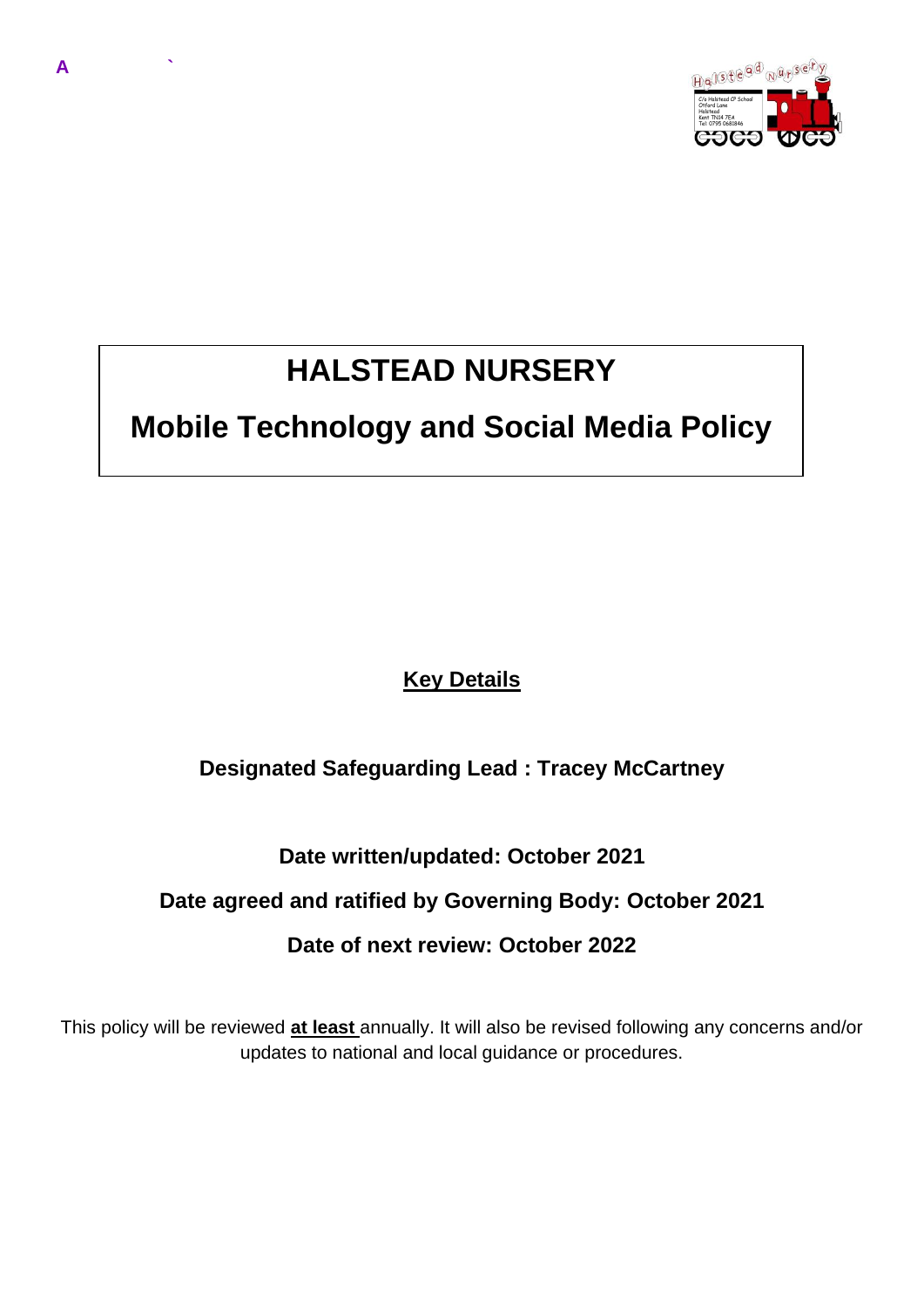# **Policy aims**

- 1.1 The mobile technology and social media policy has been written by Halstead Nursery, involving staff, learners and parents/carers, building on The Education People policy template, with specialist advice and input as required.
- 1.2 It takes into account the DfE statutory guidance ['Keeping Children Safe in Education'](https://www.gov.uk/government/publications/keeping-children-safe-in-education--2) 2020, [Early Years and Foundation Stage](https://www.gov.uk/government/publications/early-years-foundation-stage-framework--2) 2017, '[Working Together to Safeguard Children'](https://www.gov.uk/government/publications/working-together-to-safeguard-children--2) 2018 and the local [Kent Safeguarding Children Multi-agency Partnership](https://www.kscb.org.uk/) (KSCMP) procedures.
- 1.3 The purpose of Halstead Nursery mobile technology and social media policy is to safeguard and promote the welfare of all members of their community when using mobile devices or social media on site and at home.
- 1.4 Halstead Nursery recognises that online safety is an essential part of safeguarding and acknowledges its duty to ensure that all learners and staff are protected from potential harm when using mobile technology or social media.
- 1.5 Halstead Nursery identifies that the mobile devices, such as computers, tablets, mobile phones, smart watches and games consoles, and social media, are an important part of everyday life, which present positive and exciting opportunities, as well as challenges and risks.
- 1.6 Halstead Nursery will empower our learners to acquire the knowledge needed to use the mobile technology and social media in a safe, considered and respectful way, and develop their resilience so they can manage and respond to online risks.

# **2. Policy scope**

- 2.2 This policy applies to learners, parents/carers and all staff, including the governing body, leadership team, teachers, support staff, external contractors, visitors, volunteers and other individuals who work for, or provide services on behalf of the setting (collectively referred to as "staff" in this policy).
- 2.3 This policy applies to all access to and use of mobile technology and social media, both on and off-site.

# **3. Links with other policies**

- 3.1 This policy links with several other policies, practices and action plans, including but not limited to:
	- o Acceptable Use Policies (AUP) and/or the Code of conduct/staff behaviour policy
	- o Positive behaviour policy
	- o Child protection policy
	- $\circ$  Confidentiality policy
	- o Data security
	- o Online Safety

# **4. Monitoring and review**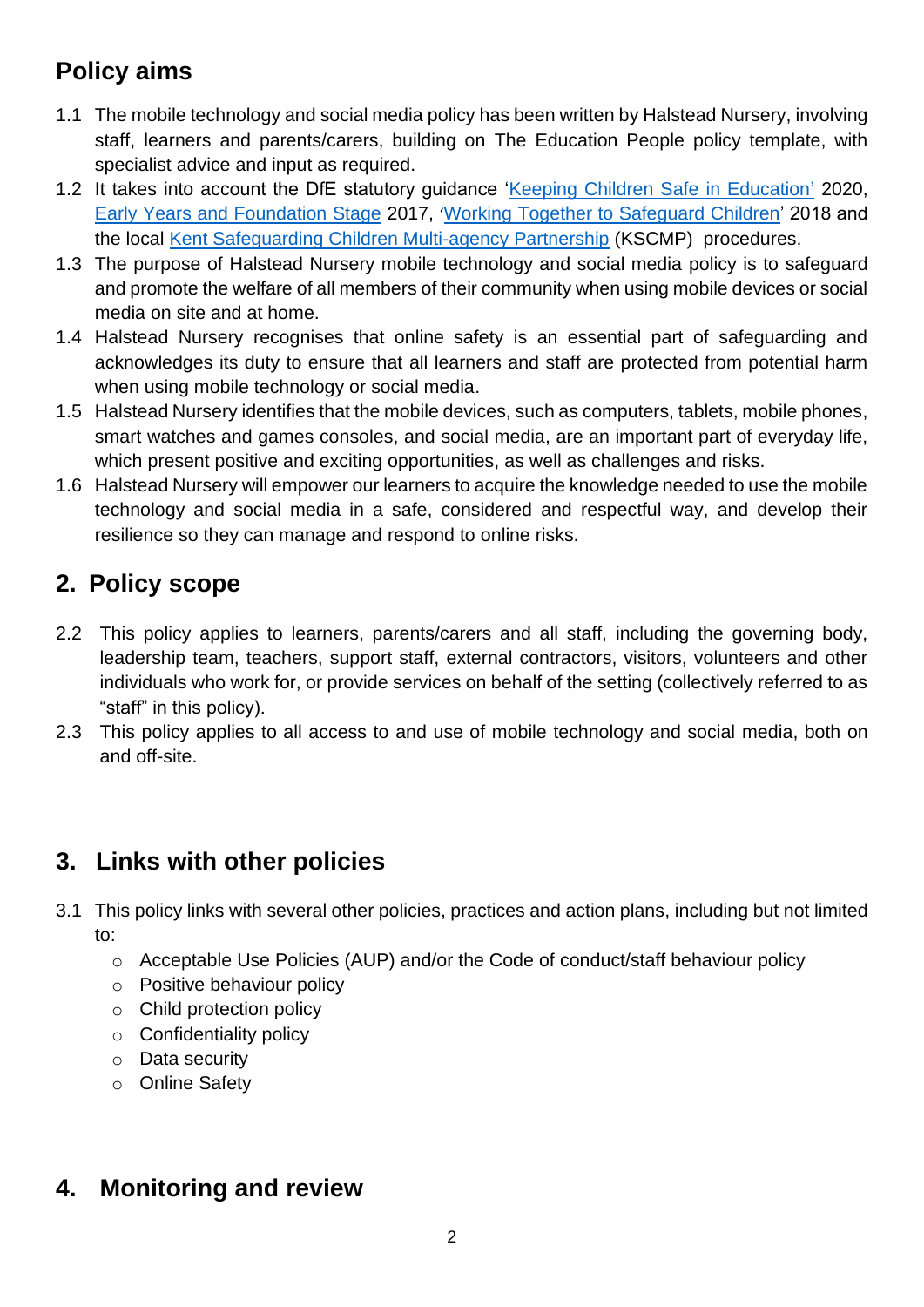- 4.1 Technology evolves and changes rapidly. Halstead Nursery will review this policy at least annually. The policy will be revised following any national or local policy updates, any local child protection concerns and/or any changes to our technical infrastructure.
- 4.2 We will regularly monitor internet use taking place via our provided devices and systems and evaluate online safety mechanisms to ensure that this policy is consistently applied.
- 4.3 To ensure they have oversight of online safety, the Manager will be informed of online safety concerns, as appropriate.
- 4.4 Any issues identified via monitoring policy compliance will be incorporated into our action planning.

# **5. Responding to policy breaches**

- 5.1 All members of the community will be made aware of how we will monitor policy compliance including information contained in our AUP's, online safety and other policies.
- 5.2 All members of the community are informed of the need to report policy breaches or concerns in line with existing setting policies and procedures.
- 5.3 All members of the community will respect confidentiality and the need to follow the official procedures for reporting concerns.
- 5.4 Parents and staff will be informed of our complaints procedure and staff will be made aware of the whistleblowing procedure.
- 5.5 We require staff, parents/carers and learners to work in partnership with us to resolve issues.
- 5.6 If appropriate, after any investigations are completed, leadership staff will debrief, identify lessons learnt and implement any policy or curriculum changes, as required.
- 5.7 If we are unsure how to proceed with an incident or concern, the DSL (or deputy) will seek advice from the [Education People's Education](http://www.theeducationpeople.org/products/safeguarding/education-safeguarding-team-contacts) Safeguarding Service or other agency in accordance with our child protection policy.
- 5.8 Where there is a concern that illegal activity has taken place, we will contact the police using 101, or 999 if there is immediate danger or risk of harm.

# 6. **Mobile Technology: Use of Personal Devices and Mobile Phones**

**in** Halstead Nursery

#### **6. 1. Expectations**

- 6.1.1 Halstead Nursery recognises that personal communication through mobile technologies is part of everyday life for staff and parents/carers. Mobile technology needs to be used safely and appropriately within the setting.
- 6.1.2 All use of mobile technology, including mobile phones and personal devices such as tablets, e-readers, games consoles and wearable technology (such as 'smart watches' and fitness trackers which facilitate communication or have the capability to record sound or imagery), will take place in accordance with our policies, such as anti-bullying, behaviour and child protection and with the law.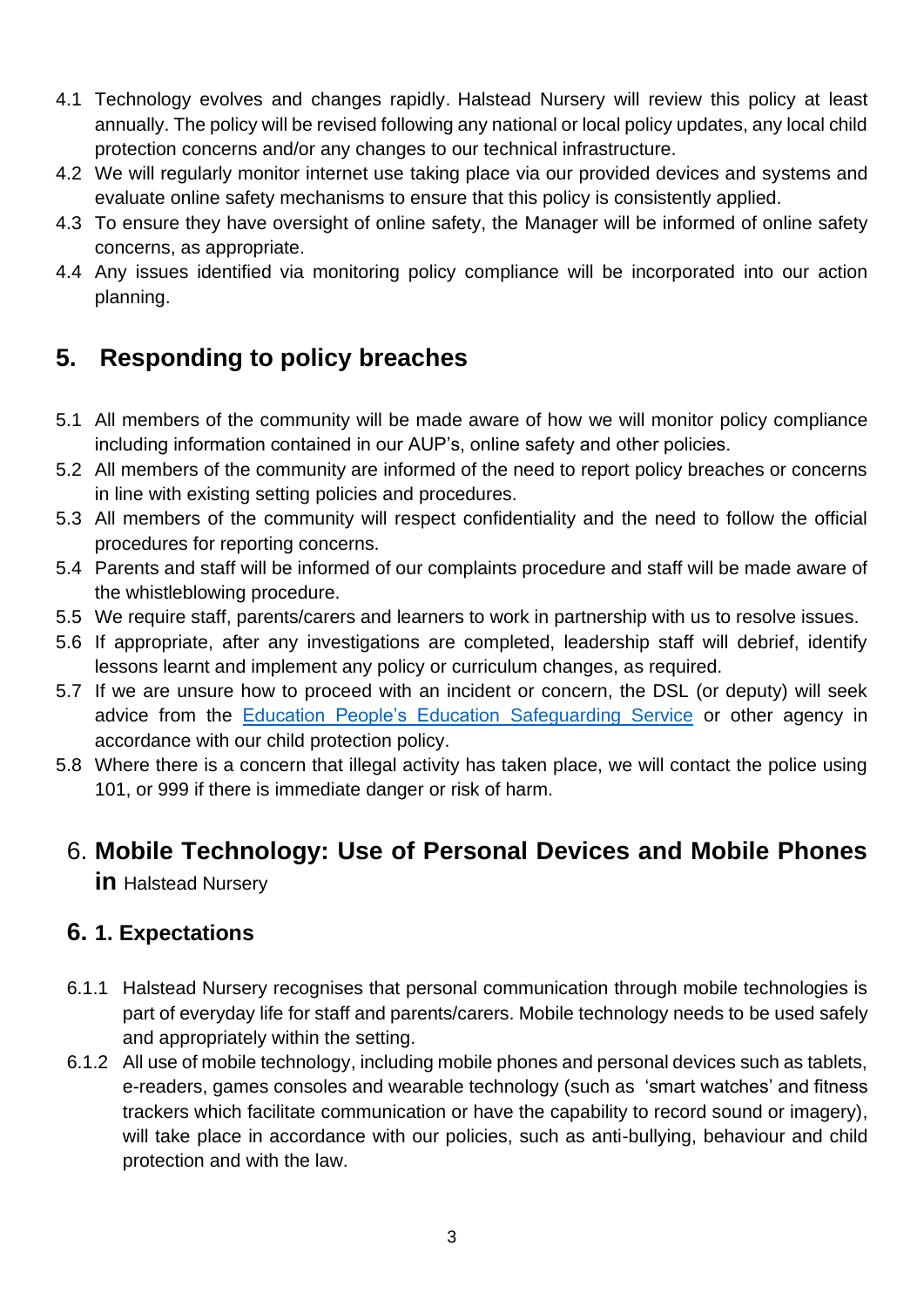- 6.1.3 Electronic devices of any kind that are brought onto site are the responsibility of the user. All members of Halstead Nursery community are advised to:
	- take steps to protect their mobile phones or personal devices from loss, theft or damage; we accept no responsibility for the loss, theft or damage of such items on our premises.
	- use passwords/pin numbers to ensure that unauthorised calls or actions cannot be made on their phones or devices; passwords and pin numbers should be kept confidential and mobile phones and personal devices should not be shared
- 6.1.4 Mobile phones and personal devices are not permitted to be used in the nursery classroom, nursery garden or other nursery communal areas when there are children present.
- 6.1.5 The sending of abusive or inappropriate messages or content via mobile phones or personal devices is forbidden by any member of the community; any breaches will be dealt with in line with our anti-bullying and behaviour policies.
- 6.1.6 All members of Halstead Nursery community are advised to ensure that their mobile phones and personal devices do not contain any content which may be offensive, derogatory or would otherwise contravene our behaviour or child protection policies.

#### **6.2 Staff use of personal devices and mobile phones**

- 6.2.1 Members of staff will ensure that use of any personal phones and mobile devices will take place in accordance with the law, as well as relevant policy and procedures, such as confidentiality, child protection, data security and acceptable use of technology.
- 6.2.2 Staff will be advised to:
	- keep mobile phones and personal devices in the basket provided in the office.
	- keep mobile phones and personal devices switched off or switched to 'silent' mode during opening times.
	- not use personal devices during teaching periods unless verbal or written permission has been given by the Manager such as in emergency circumstances.
	- ensure that any content bought onto site via mobile phones and personal devices are compatible with their professional role and expectations.
- 6.2.3 Members of staff are not permitted to use their own personal phones or devices for contacting parents and carers.
	- Any pre-existing relationships which could undermine this, will be discussed with the Manager.
- 6.2.4 Staff will only use Halstead Nursery provided equipment (not personal devices):
	- to take photos or videos of learners.
	- to work directly with learners during lessons/educational activities.
	- to communicate with parents and carers.
- 6.2.5 If a member of staff breaches our policy, action will be taken in line with our staff behaviour and allegations policy.
- 6.2.6 If a member of staff is thought to have illegal content saved or stored on a mobile phone or personal device, or have committed a criminal offence using a personal device or mobile phone, the police will be contacted and the LADO (Local Authority Designated Officer) will be informed in line with our allegations policy.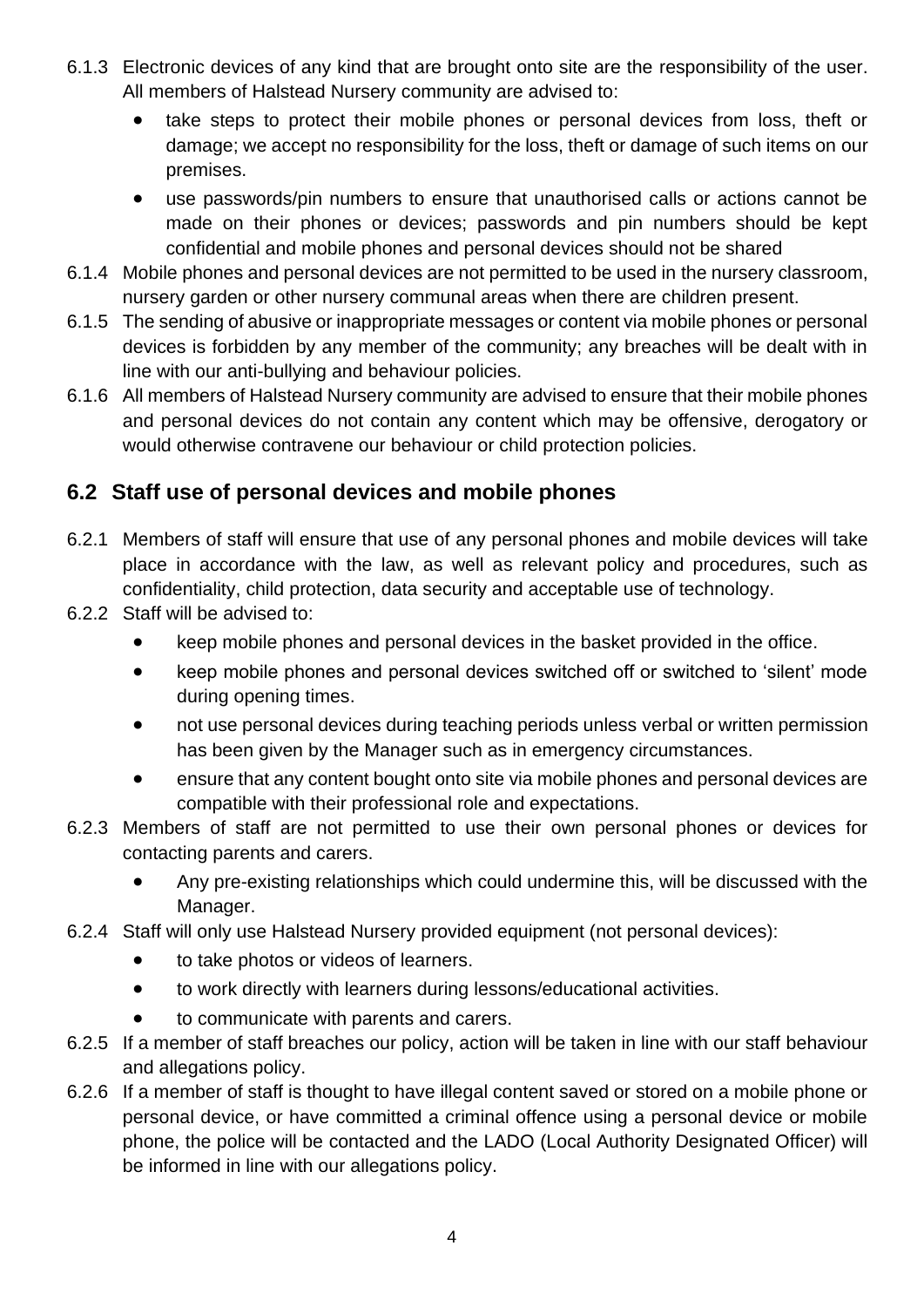## **6.3 Visitors' use of personal devices and mobile phones**

- 6.3.1 Parents/carers and visitors, including volunteers and contractors, should ensure that their telephones are not answered or used to take photos of any sort whilst children are present on the premises. If your telephone rings whilst you are on site and it is essential to answer it, you will be asked to step outside of the nursery boundaries before responding to the call.
- 6.3.2 Visitors, including volunteers and contractors, who are on site for regular or extended periods of time are expected to use their mobile phones and personal devices in accordance with our acceptable use of technology policy and other associated policies, including but not limited to anti-bullying, behaviour, child protection and image use.
- 6.3.3 Members of staff are expected to challenge visitors if they have concerns and inform the DSL (or deputy) of any breaches of our policy.

#### **6.4 Officially provided mobile phones and devices** (

- 6.4.1 Halstead Nursery mobile phones and devices will be suitably protected via a passcode/password/pin and must only be accessed or used by members of staff and learners.
- 6.4.2 Where staff or learners are using Halstead Nursery provided mobile phones and/or devices, they will be informed prior to use that activity may be monitored for safeguarding reasons and to ensure policy compliance.
- 6.4.3 Halstead Nursery mobile phones and devices will always be used in accordance with the acceptable use of technology policy and other relevant policies.

### **7. Use of Social Media in** Halstead Nursery

#### **7.1 Expectations**

- 7.1.1 The expectations' regarding safe and responsible use of social media applies to all members of Halstead Nursery community.
- 7.1.2 The term social media may include (but is not limited to) blogs, wikis, social networking sites, forums, bulletin boards, online gaming, apps, video/photo sharing sites, chatrooms and instant messenger apps or services.
- 7.1.3 All members of Halstead Nursery community are expected to engage in social media in a positive and responsible manner.
- 7.1.4 All members of Halstead Nursery community are advised not to post or share content that may be considered threatening, hurtful or defamatory to others on any social media service.
- 7.1.5 We will control learner and staff access to social media whilst using Halstead Nursery provided devices and systems on site. This will be undertaken via the filtering services provided from our use of the school internet service.
- 7.1.6 The use of social media during setting hours for personal use is not permitted for staff without prior permission from the Nursery Manager.
- 7.1.7 Concerns regarding the online conduct of any member of Halstead Nursery community on social media, will be reported to the DSL and/or the Manager and will be managed in accordance with existing policies, including anti-bullying, allegations against staff, behaviour and child protection.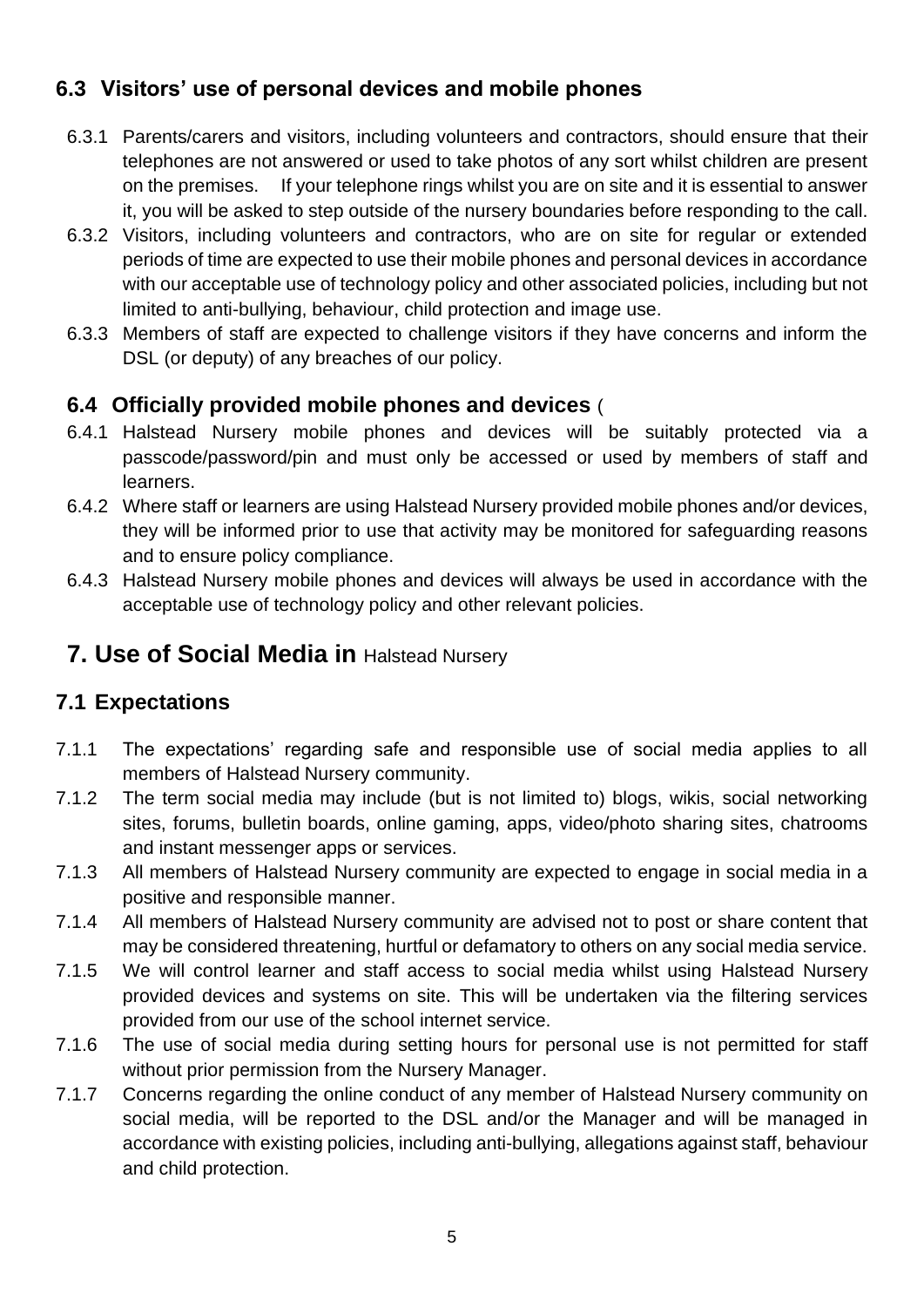#### **7.2 Staff personal use of social media**

- 7.2.1 The safe and responsible use of social media sites will be discussed with all members of staff as part of staff induction and will be revisited and communicated via regular staff training opportunities.
- 7.2.2 Safe and professional online behaviour is outlined for all members of staff, including volunteers, as part of our Staff Handbook and Acceptable Use Policy.
- 7.2.3 Any complaint about staff misuse or policy breaches will be referred to the headteacher/manager, in accordance with our allegations against staff policy.
- 7.2.4 Any allegations regarding a member of staff's online conduct will be discussed with the LADO (Local Authority Designated Officer).
- 7.2.5 If appropriate, disciplinary, civil and/or legal action will be taken in accordance with our staff Handbook procedures.

#### **Reputation**

- 7.2.6 All members of staff are advised that their online conduct on social media can have an impact on their role and reputation within the setting.
- 7.2.7 Civil, legal or disciplinary action may be taken if staff are found to bring the profession or institution into disrepute, or if something is felt to have undermined confidence in their professional abilities.
- 7.2.8 All members of staff are advised to safeguard themselves and their privacy when using social media services. Advice will be provided via staff training; additional guidance and resources will be shared with staff on a regular basis. This will include, but is not limited to:
	- o Setting appropriate privacy levels on their personal accounts/sites.
	- o Being aware of the implications of using location sharing services.
	- o Opting out of public listings on social networking sites.
	- o Logging out of accounts after use.
	- o Using strong passwords.
	- o Ensuring staff do not represent their personal views as being that of the setting.
- 7.2.9 Members of staff are encouraged not to identify themselves as employees of Halstead Nursery on their personal social networking accounts; this is to prevent information being linked with the setting and to safeguard the privacy of staff members.
- 7.2.10 Members of staff are asked to maintain high levels of privacy on any personal social media accounts that they use to keep their personal information secure.
- 7.2.11 All members of staff are encouraged to carefully consider the information, including text and images, they share and post online. Staff are expected to ensure that their social media use is compatible with their professional role and is in accordance our policies, and the wider professional and legal framework.
- 7.2.12 Information and content that staff members have access to as part of their employment, including photos and personal information about learners and their family members or colleagues, will not be shared or discussed on social media sites.
- 7.2.13 Members of staff will notify the Manager immediately if they consider that any content shared on social media sites conflicts with their role.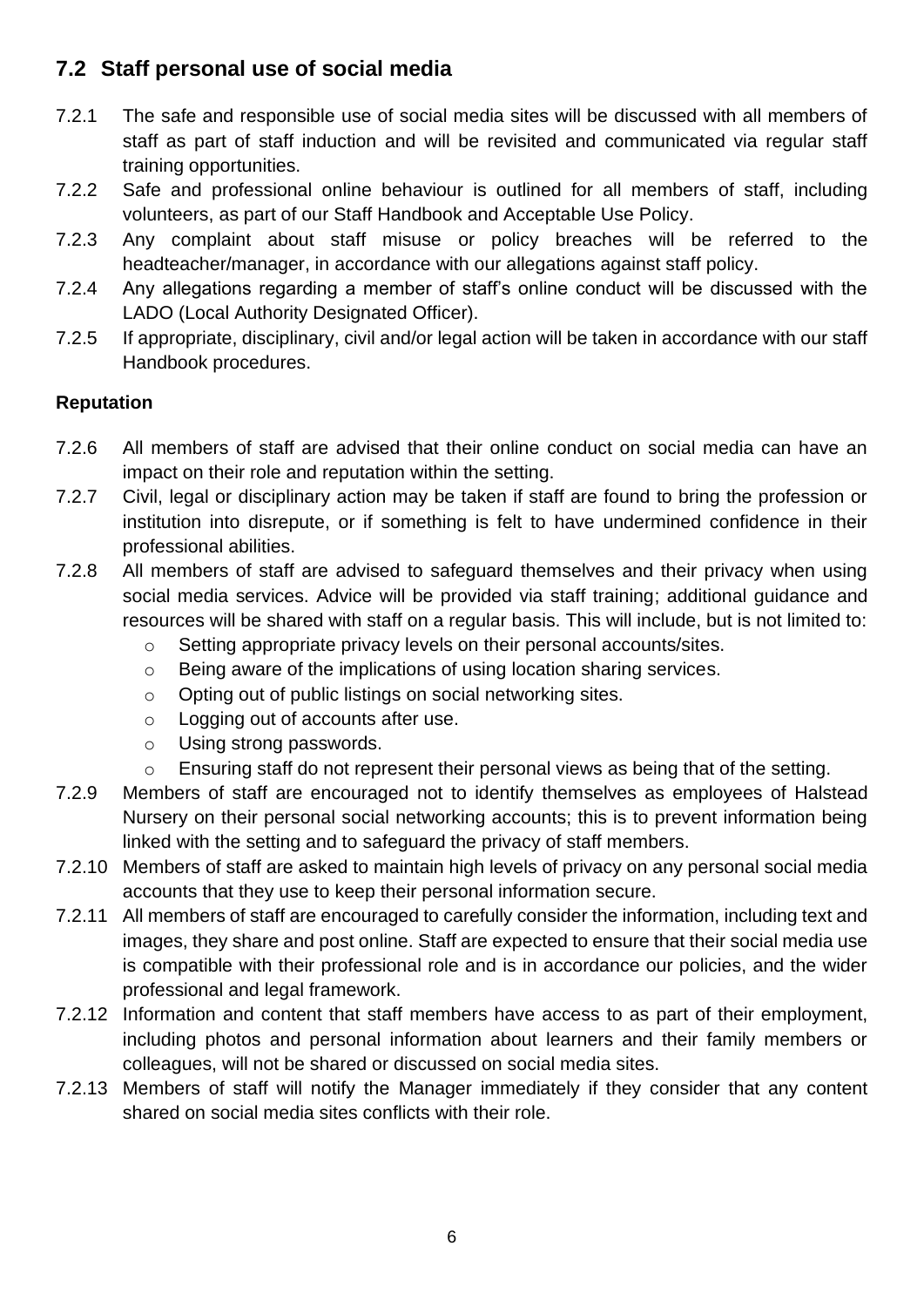#### **Communicating with learners and parents/carers**

- 7.2.14 Staff will not use any personal social media accounts to contact current parents/carers, nor should any contact be accepted.
- 7.2.15 Any pre-existing relationships or exceptions which compromise this requirement will be discussed with the DSL.
- 7.2.16 Decisions made and advice provided in these situations will be formally recorded to safeguard learners, members of staff and the setting.
- 7.2.17 If ongoing contact with learners is required once they have left the setting, members of staff will be expected to use existing alumni networks, or use official setting provided communication tools.
- 7.2.18 Any communication from parents received on personal social media accounts will be reported to the DSL (or deputy).

## **7.3 Official use of social media**

- 7.3.1 Halstead Nursery official social media channels are: our Facebook Page hosted by the Chair of the Management Committee.
- 7.3.2 The official use of social media sites by Halstead Nursery only takes place with clear educational or community engagement objectives and with specific intended outcomes.
- 7.3.3 The official use of social media as a communication tool has been formally risk assessed and approved by the Manager
- 7.3.4 Official social media channels have been set up as distinct and dedicated accounts for official educational or engagement purposes only.
- 7.3.5 Official social media sites are suitably protected and are linked to our website.
- 7.3.6 Public communications on behalf of the setting will, where appropriate and possible, be read and agreed by at least one other colleague.
- 7.3.7 Official social media use will be conducted in line with existing policies, including but not limited to anti-bullying, image/camera use, data protection, confidentiality and child protection.
- 7.3.8 All communication on official social media platforms by staff on behalf of the setting will be clear, transparent and open to scrutiny.
- 7.3.9 Parents/carers and learners will be informed of any official social media use, along with expectations for safe use and action taken to safeguard the community.
- 7.3.10 We will ensure that any official social media use does not exclude members of the community who are unable or unwilling to use social media channels.
- 7.3.11 Members of staff who follow and/or like our official social media channels will be advised to use dedicated professionals accounts where possible, to avoid blurring professional boundaries.
- 7.3.12 If members of staff are participating in online social media activity as part of their capacity as an employee of the setting, they will:
	- o Be aware they are an ambassador for the setting.
	- o Be professional, responsible, credible, fair and honest, and consider how the information being published could be perceived or shared.